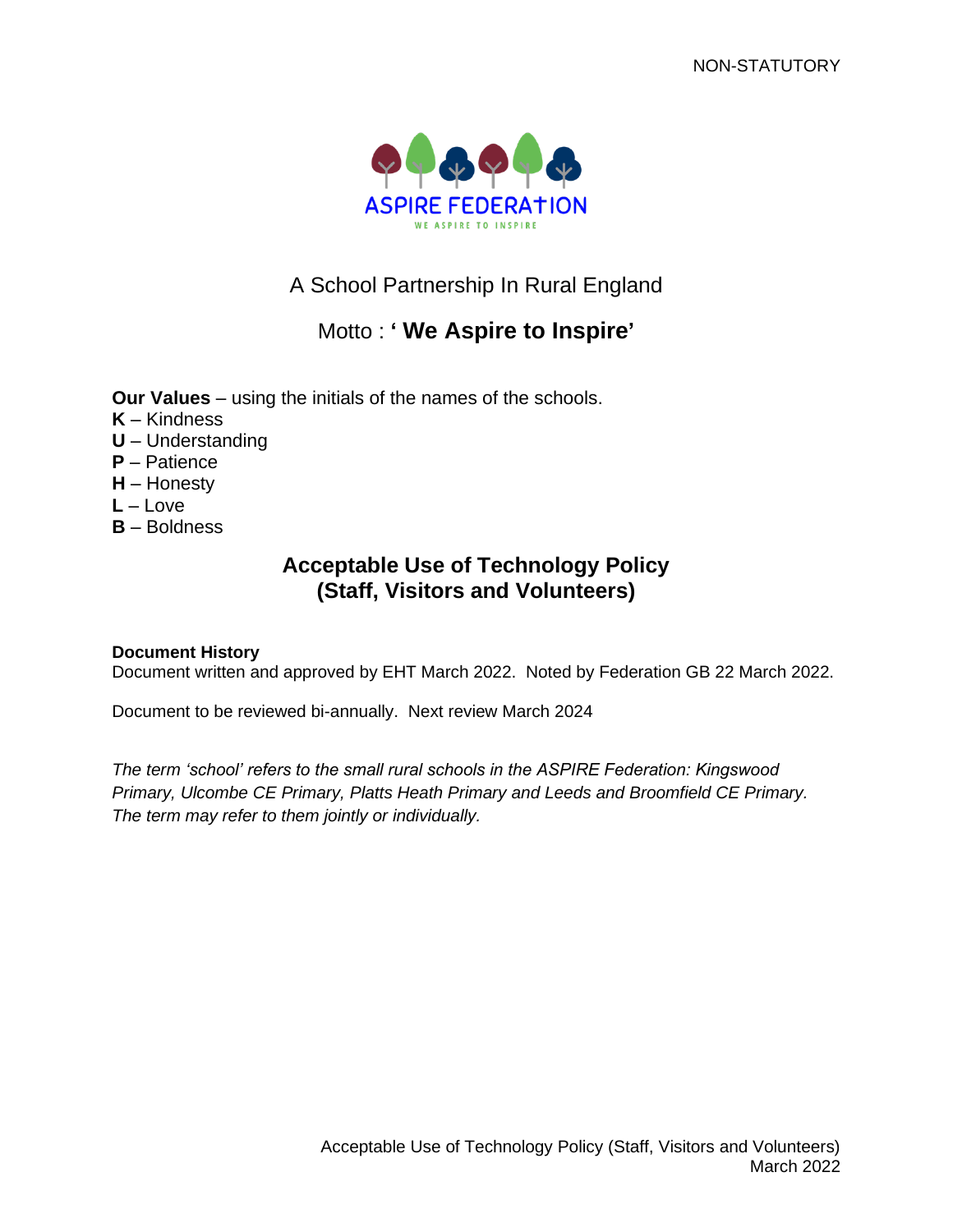At our two Church of England schools this policy will be delivered through strong links made to our Christian values:

## **Leeds & Broomfield Church of England Primary School**

At Leeds & Broomfield we build strong foundations for all; to learn, flourish and fill their hearts with God's love. Everyone is important, valued and needed to make L&B grow. We give a quality all round nurturing education which develops the whole child; If the rain came we would not fall.

"*As many hands build a house, so many hearts make a school."*

*(Matthew Ch 7 24-27)*

# **RESPECT RESILIENCE EMPATHY CURIOSITY HONESTY**

Our school Christian Values support the development of the children and all within the school and local community, giving the children and staff a positive outward looking view. The pupils and staff support and help each other and the local community enabling all to flourish.

We have explored the story of Matthew (Ch 7 24-27) showing curiosity, and the children felt empathy for the builder of the house on the sand, but said they must be resilient to try again. Jesus was honest with his followers and people followed and trusted him. The story continues showing how Jesus respected all and everyone who wanted to listen and learn could – no one was turned away. This high level of inclusion and respect is what makes Leeds and Broomfield a great school community to be part of 'many hearts make a school'.

## **Ulcombe Church of England Primary School**

"*Unity and diversity in the body – one body, many members."*

*(Corinthians Ch 12 12-27)*

## **HOPE RESPECT ENDURANCETRUST**

At Ulcombe Church of England Primary School endurance plays an important role in both our social learning and cultural ethos, where children aspire to be the best they can be. Diversity is the key to our curriculum and opportunities to progress and succeed both academically and as individuals are provided – many members working in unity with respect for each other. Hope is at the heart of our school community and is explicitly shown by both children and adults in our school, regardless of where the path of life leads them. Through God's love and trust each individual learns the skills important for them but also adds value to the community as a whole.

We are Ulcombe Church of England Primary School and each one of us is a part of it!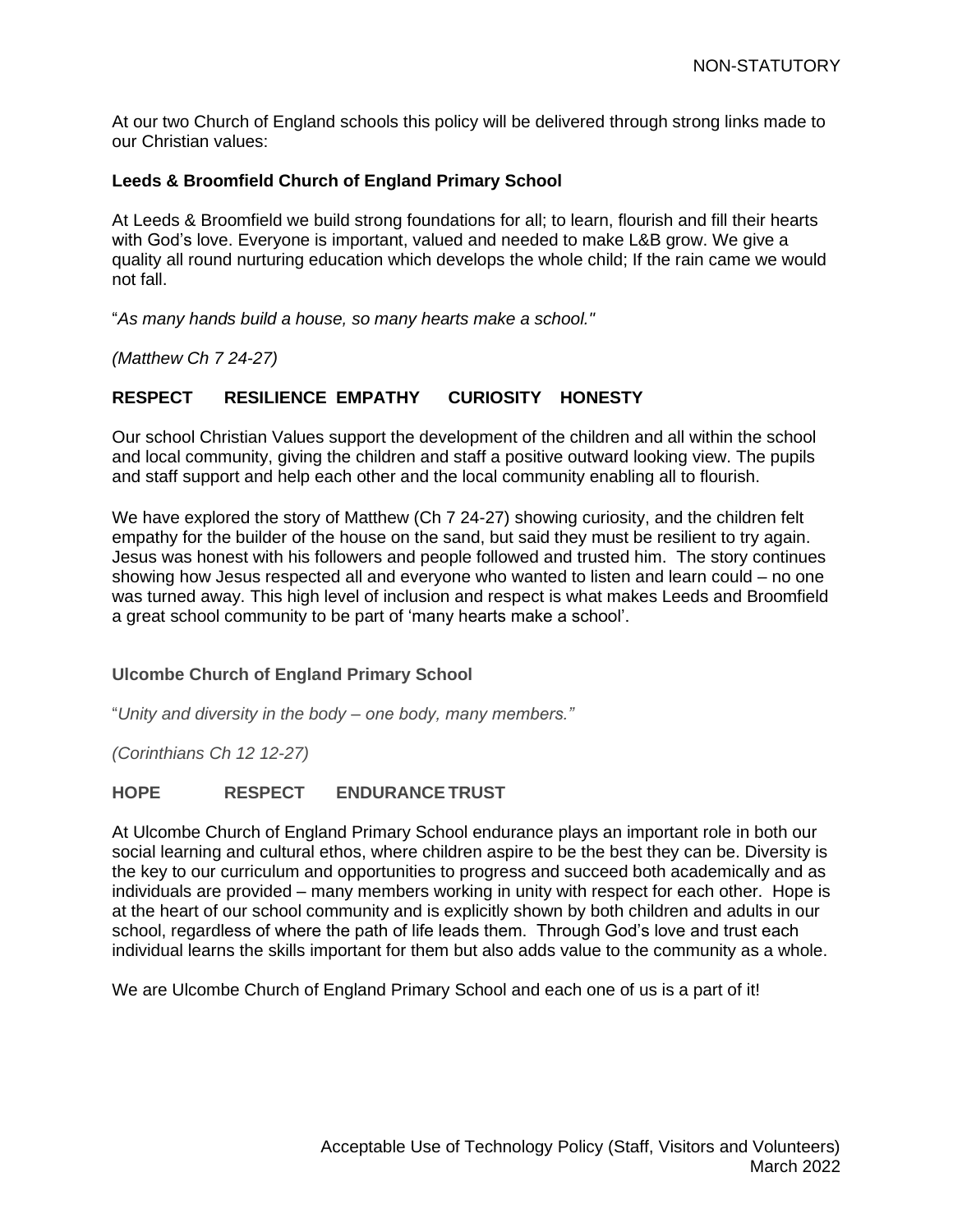# **Staff Acceptable Use of Technology Policy**

As a professional organisation with responsibility for safeguarding, all members of Aspire staff (including visitors, volunteers and students), are expected to use IT systems in a professional, lawful, and ethical manner. To ensure that members of staff understand their professional responsibilities when using technology and provide appropriate curriculum opportunities for learners, they are asked to read and sign the staff Acceptable Use of Technology Policy (AUP).

Our AUP is not intended to unduly limit the ways in which members of staff teach or use technology professionally, or indeed how they use the internet personally, however the AUP will help ensure that all Aspire staff understand expectations regarding safe and responsible technology use and can manage the potential risks posed. The AUP will also help to ensure that Aspire systems are protected from any accidental or deliberate misuse which could put the safety and security of our systems or members of the community at risk.

# **Policy Scope**

- 1. I understand that this AUP applies to my use of technology systems and services provided to me or accessed as part of my role within the Aspire federation both professionally and personally. This may include use of laptops, mobile phones, tablets, digital cameras, and email as well as IT networks, data and data storage, remote learning and online and offline communication technologies**.**
- 2. I understand that the Aspire federation Acceptable Use of Technology Policy (AUP) should be read and followed in line with the staff code of conduct.
- 3. I am aware that this AUP does not provide an exhaustive list; all staff should ensure that technology use is consistent with the Aspire ethos, staff behaviour and safeguarding policies, national and local education and child protection guidance, and the law.

# **Use of Devices and Systems**

- 4. I will only use the equipment and internet services provided to me by the Aspire federation, such as laptops, tablets, mobile phones, and internet access, when working with learners.
- 5. I understand that any equipment and internet services provided by my workplace is intended for education purposes and/or professional use and should only be accessed by members of staff. Reasonable personal use of setting IT systems and/or devices by staff is allowed.
- 6. Where I deliver or support remote learning, I will comply with the Aspire federation remote learning policy.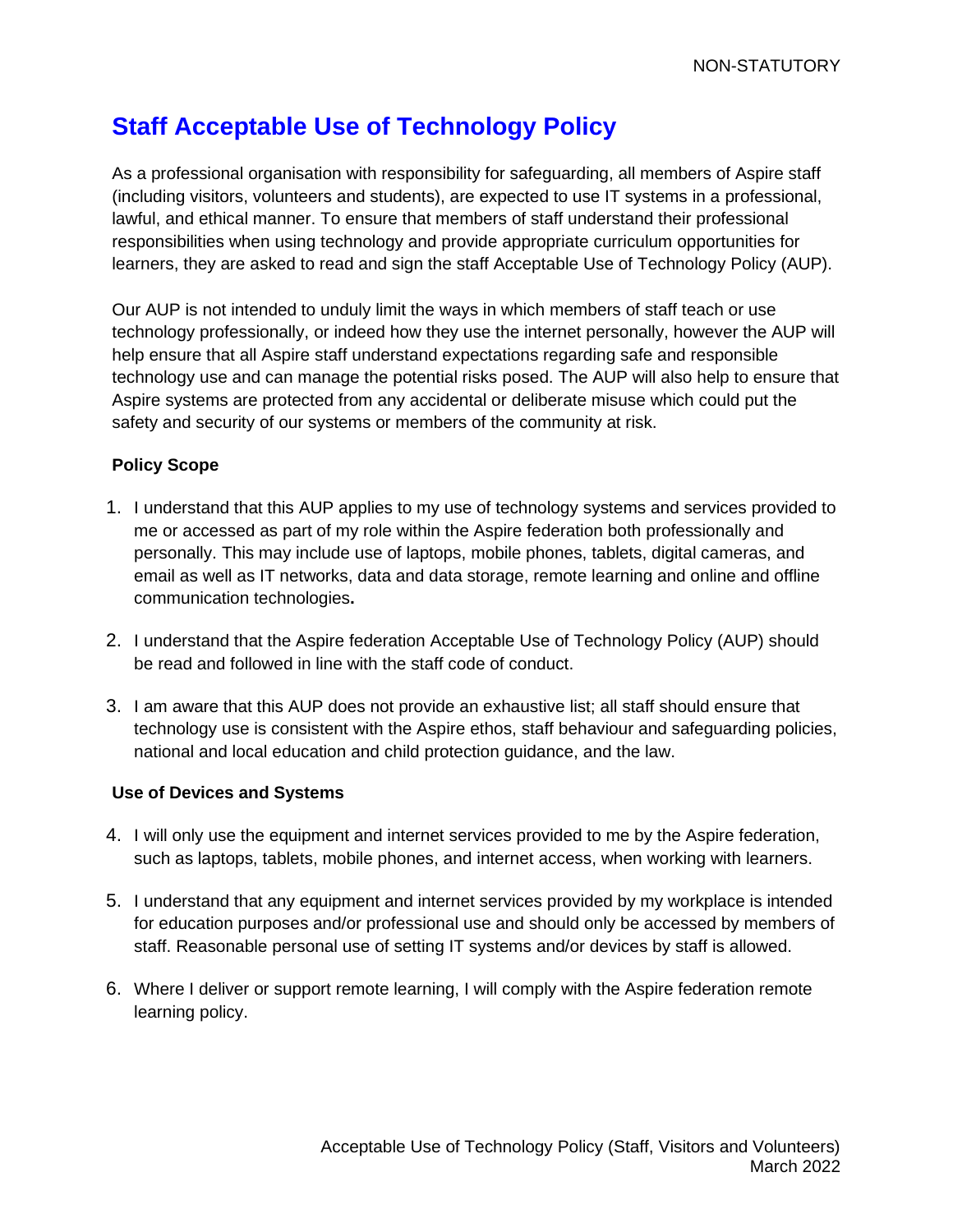# **Data and System Security**

- 7. To prevent unauthorised access to systems or personal data, I will not leave any information system unattended without first logging out or securing/locking access.
	- o I will use a 'strong' password to access school systems.
	- $\circ$  I will protect the devices in my care from unapproved access or theft this should be inside your home in a safe space, (not left in the car or somewhere with easy access)
- 8. I will respect the school system security and will not disclose my password or security information to others.
- 9. I will not open any hyperlinks or attachments in emails unless they are from a known and trusted source. If I have any concerns about email content sent to me, I will report them to the head of school.

I will not attempt to install any personally purchased or downloaded software, including browser toolbars, or hardware without permission from the head of school.

- 10.I will ensure that any personal data is kept in accordance with the Data Protection legislation, including GDPR in line with the school information security policies.
- 11.All personal data will be obtained and processed fairly and lawfully, only kept for specific purposes, held no longer than necessary and will be kept private and secure with appropriate security measures in place, whether used in the workplace, hosted online or accessed remotely.
	- $\circ$  Any data being removed from the school site, will be via the school email or password protected on a memory stick.
- 12.I will not keep documents which contain school related sensitive or personal information, including images, files, videos, and emails, on any personal devices, such as laptops, digital cameras, and mobile phones. Where possible, I will use the school google drive to upload any work documents and files*.*
- 13.I will not store any personal information on the school IT system, including laptops or similar device issued to members of staff, that is unrelated to activities, such as personal photographs, files or financial information.
- 14.I will ensure that school owned information systems are used lawfully and appropriately. I understand that the Computer Misuse Act 1990 makes the following criminal offences: to gain unauthorised access to computer material; to gain unauthorised access to computer material with intent to commit or facilitate commission of further offences or to modify computer material without authorisation.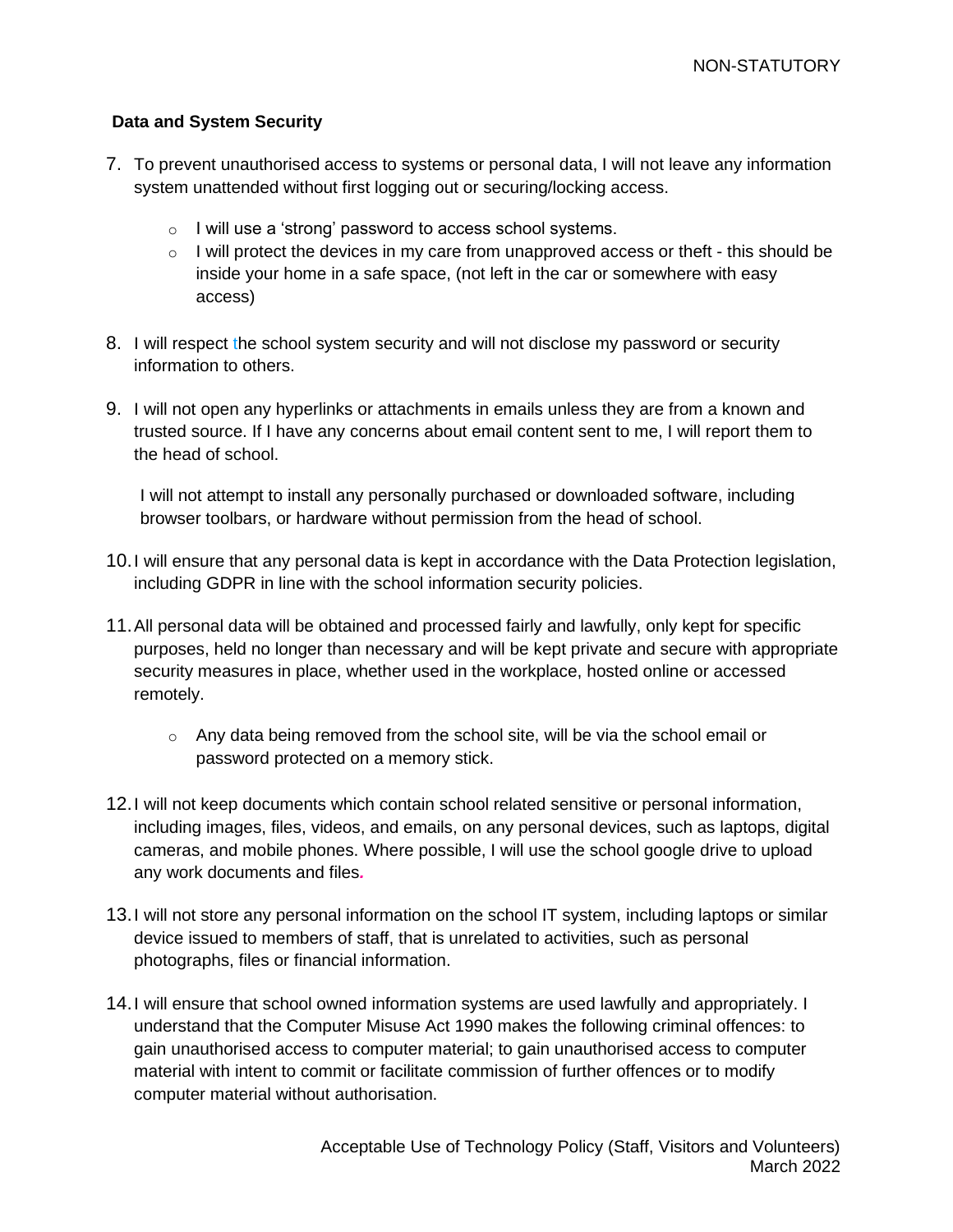- 15.I will not attempt to bypass any filtering and/or security systems put in place by the school.
- 16.If I suspect a computer or system has been damaged or affected by a virus or other malware, I will report this to the head of school.
- 17.If I have lost any school related documents or files, I will report this to the head of school as soon as possible.
- 18.Any images or videos of learners will only be used as stated in the camera and image use policy . I understand images of learners must always be appropriate and should only be taken with school provided equipment and only be taken/published where learners and/or parent/carers have given explicit written consent.

## **Classroom Practice**

- 19.I am aware of the expectations relating to safe technology use in the classroom, safe remote learning, and other working spaces.
- 20.I have read and understood the school mobile technology and social media policies.
- 21.I will promote online safety with the learners in my care and will help them to develop a responsible attitude to safety online, system use and to the content they access or create by:
	- $\circ$  exploring online safety principles as part of an embedded and progressive curriculum and reinforcing safe behaviour whenever technology is used.
	- $\circ$  creating a safe environment where learners feel comfortable to report concerns and say what they feel, without fear of getting into trouble and/or be judged for talking about something which happened to them online.
	- $\circ$  involving the Designated Safeguarding Lead (DSL) or a deputy as part of planning online safety lessons or activities to ensure support is in place for any learners who may be impacted by the content.
	- $\circ$  make informed decisions to ensure any online safety resources used with learners is appropriate.
- 22. I will report any filtering breaches (such as access to illegal, inappropriate, or harmful material) to the DSL.
- 23.I will respect copyright and intellectual property rights; I will obtain appropriate permission to use content, and if videos, images, text, or music are protected, I will not copy, share, or distribute or use them.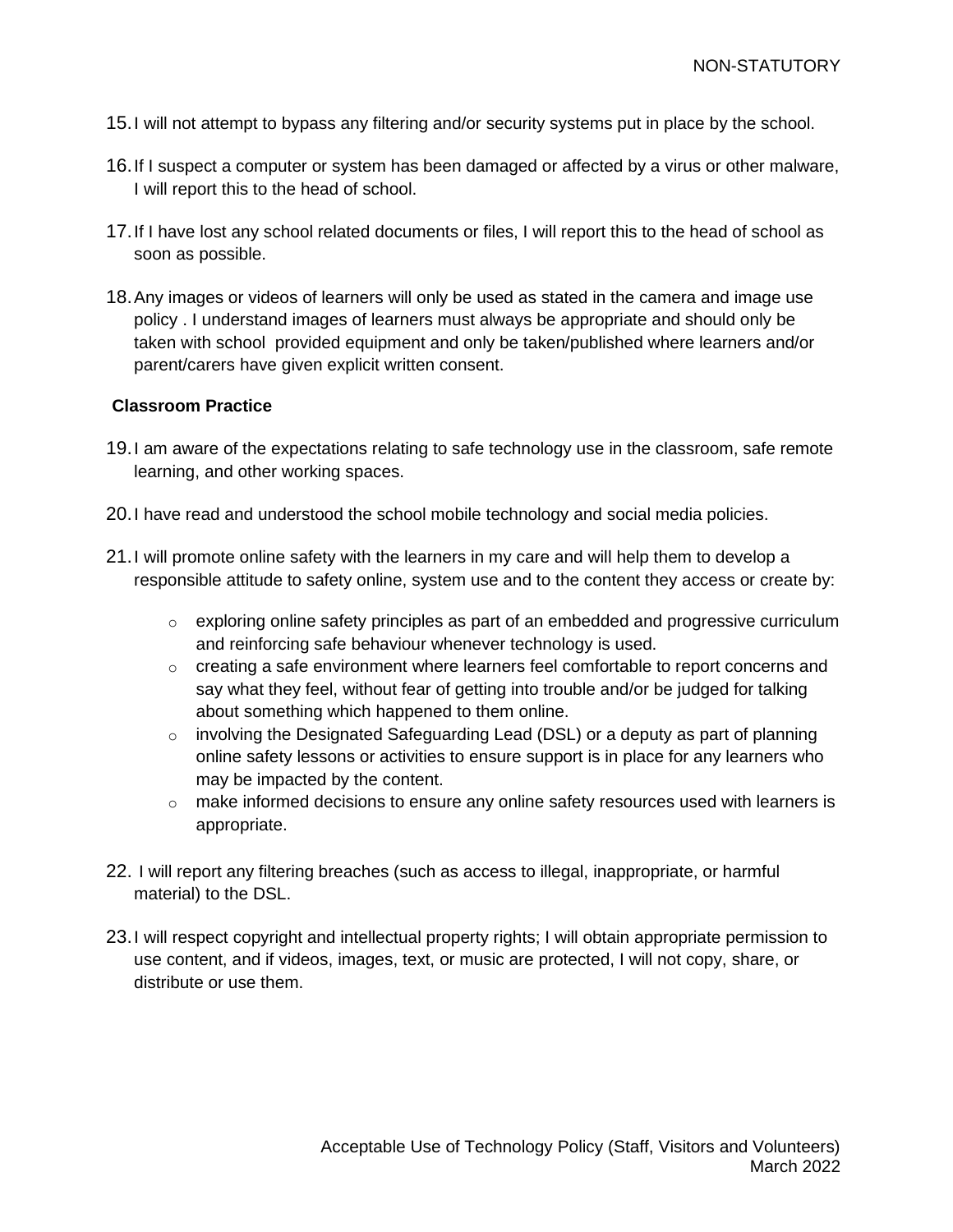## **Mobile Devices and Smart Technology**

24.I will ensure that my use of mobile devices and smart technology is compatible with my professional role, does not interfere with my work duties and takes place in line with the code of conduct and the school mobile technology policy and the law.

# **Online Communication, including Use of Social Media**

- 25.I will ensure that my use of communication technology, including use of social media is compatible with my professional role, does not interfere with my work duties and takes place in line with the code of conduct, the social media policy and the law.
- 26.I will take appropriate steps to protect myself and my reputation online when using communication technology, including the use of social media.
- 27.I will not discuss or share data or information relating to learners, staff, school business or parents/carers on social media.
- 28.My electronic communications with current and past learners and parents/carers will be transparent and open to scrutiny and will only take place within clear and explicit professional boundaries.
	- $\circ$  I will ensure that all electronic communications take place in a professional manner via school approved and/or provided communication channels and systems, such as a school email address, user account or telephone number.
	- $\circ$  I will not share any personal contact information or details with learners, such as my personal email address or phone number.
	- $\circ$  I will not add or accept friend requests or communications on personal social media with current or past learners and/or their parents/carers.
	- $\circ$  If I am approached online by a current or past learner or parents/carer, I will not respond and will report the communication to my line manager and Designated Safeguarding Lead (DSL).
	- $\circ$  Any pre-existing relationships or situations that compromise my ability to comply with the AUP will be discussed with the DSL.

## **Policy Concerns**

- 29.I will not upload, download, or access any materials which are illegal, such as child sexual abuse images, criminally racist material, adult pornography covered by the Obscene Publications Act.
- 30.I will not attempt to access, create, transmit, display, publish or forward any material or content online that is inappropriate or likely to harass, cause offence, inconvenience, or needless anxiety to any other person.